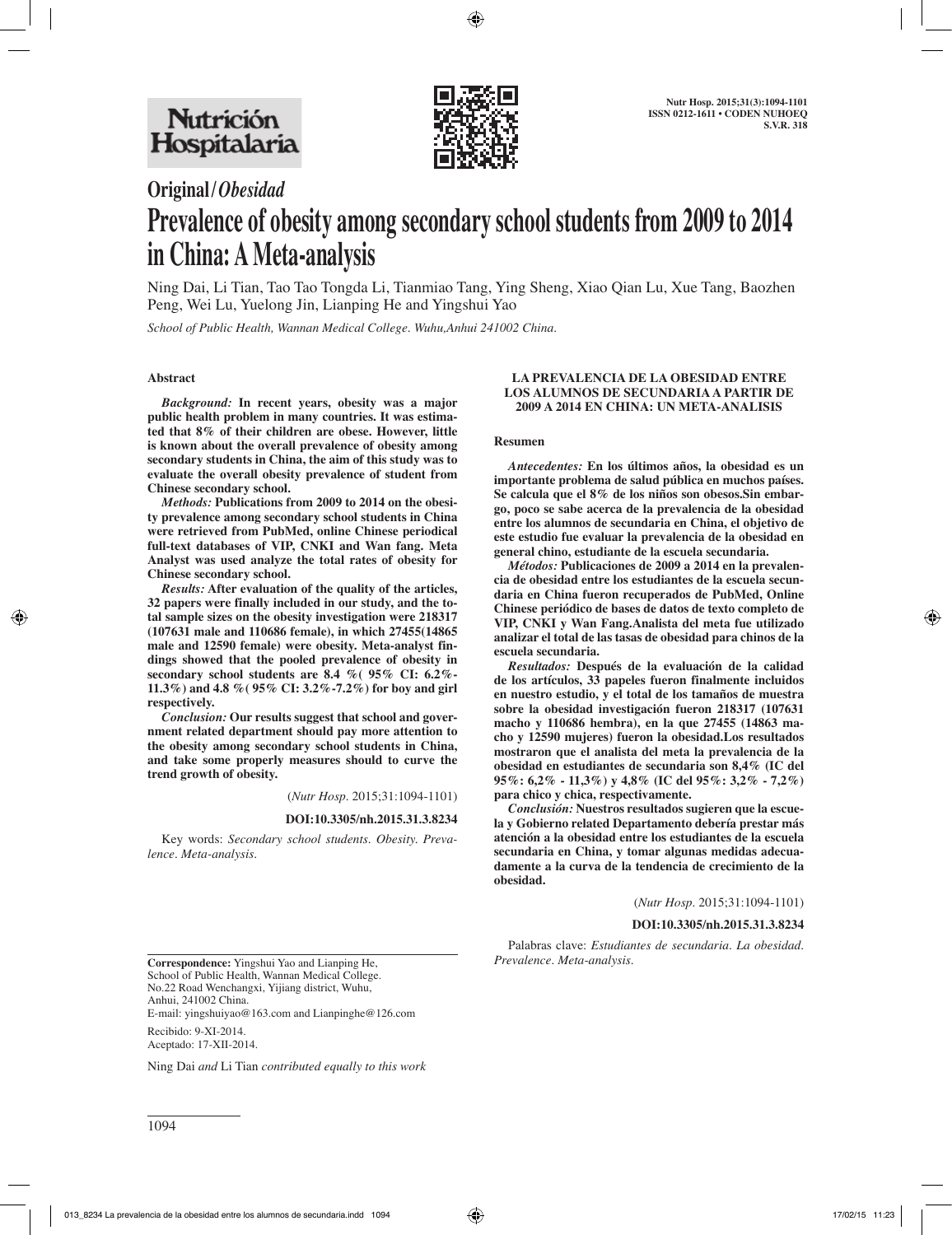### **Introduction**

With the development of national economy and the improvement of people's living standard, there is rising prevalence of overweight and obesity in both developing countries and developed countries<sup>1</sup>. The rate of obesity has tripled in developing countries over the past 20 years as they rapidly become more urbanized, with increased consumption of high calorie foods and adoption of a more sedentary lifestyle<sup>2</sup>.

Some studies reported that obesity is associated with breast cancer<sup>3</sup>, asthma<sup>4,5</sup>,diabetes mellitus<sup>6,7</sup>, hypertension, coronary artery disease<sup>8</sup>, and dental caries<sup>9-11</sup>. In addition, the obese suffer from social bias, prejudice and discrimination<sup>12</sup>. It is known that the prevalence of obesity in Chinese children and adolescents was considered to be still relatively low<sup>13</sup>. However, there is a paucity of data on prevalence of overweight and obesity in Chinese secondary school student.

Thus, we performed the meta-analysis to assess the prevalence of obesity for secondary school students in recently, so as to provide a basis for intervention to children obesity.

# **Materials and methods**

#### *Literature retrieval*

Related publications on obesity released from 2009 to 2014 were retrieved online from the PubMed. Chinese periodical full-text databases of VIP, Wan fang and CNKI in compliance with the key words "Obesity, students, children, adolescents and China" in Chinese for Chinese database and in English for Pub Med. Full-texts were eligible to retrieve manually from the previous data.

# *Criteria*

The entry criteria for the literature was consisted of:1)The papers on the obesity among college or university students in China published between January 2009 and June 2014; 2)Articles aimed at the discussion of the prevalence of obesity in the secondary school students of China. Exclusion criteria included: 1) The indicators described in the article were with fewer association or data being incomplete; 2) Repeated articles.

#### *Literature screening and Quality assessment in process*

Each study was assessed by two investigators independently, and the disagreements were resolved by expert assessment. Blind method was used to ensure quality. The related literatures were retrieved on the basis of the key words described previously, and initially selected through the title appraisal and scanning the abstracts. Full-text appreciation was carried out for the secondary selections. Data extraction was performed in papers verified eligibly. Evaluation of the article quality was made as meta-analysis of observational studies in epidemiology proposed Stroup DF, et al<sup>14</sup>.

#### *Statistical analysis*

Meta Analyst for Windows<sup>15</sup> was used for performing meta-analysis. By heterogeneity test, the random-effect model was applied to merging sets of data and data analysis. The final data were subdivided into several groups for statistical analysis and chart description.

#### **Results**

*Basic information and quality assessment of the articles* 

A total of 127 articles were retrieved from online Chinese periodical full-text databases of VIP , Wan fang database and CNKI well as Pub Med . Quality assessment was made by Meta-analysis of observatio-

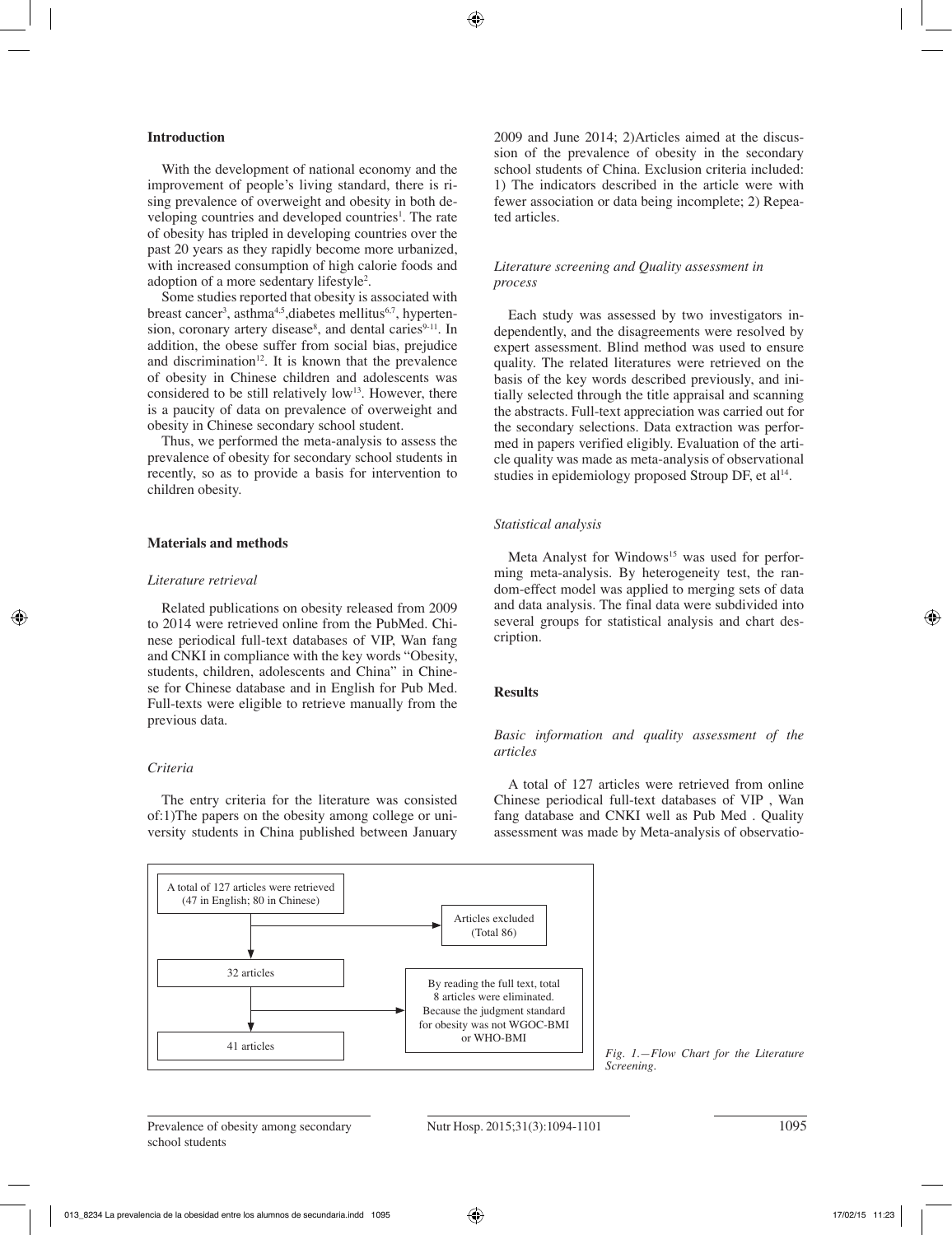| Author, year                           | <i>Obesity</i> |             |       | Sample size $(n)$ |       |       |                                        | Geographical |                     |
|----------------------------------------|----------------|-------------|-------|-------------------|-------|-------|----------------------------------------|--------------|---------------------|
|                                        | Boys           | Girls       | Total | <b>Boys</b>       | Girls | Total | Age                                    | distribution | Criterion           |
| Xiaorong Hu, 2009 <sup>16</sup>        | 248            | 189         | 437   | 5081              | 4898  | 9979  | Junior high<br>school                  | Jiangsu      | WGOC-BMI            |
|                                        | 155            | 54          | 209   | 5098              | 4878  | 9976  | High school                            |              |                     |
| Juan Jin, 2009 <sup>17</sup>           | 31             | 24          | 55    | 1656              | 1612  | 3268  | Junior high<br>school to<br>university | Guangdong    | WGOC-BMI            |
| Xiaomin Zhang,<br>$2010^{18}$          | 31             | 8           | 39    | 213               | 246   | 459   | $15 - 18$                              | Shanghai     | WGOC-BMI            |
| Zhijie Xue, $2010^{19}$                | 49             | 35          | 84    | 584               | 513   | 1097  | $16 - 18$                              | Neimenggu    | WGOC-BMI            |
| Weifeng Huang, 2010 <sup>20</sup>      | 62             | 90          | 152   | 92                | 101   | 193   | $15 - 20$                              | Beijing      | WGOC-BMI            |
| Ying Yang, 2010 <sup>21</sup>          | 163            | 84          | 247   | 2151              | 2847  | 4998  | $13 - 18$                              | Jilin        | WGOC-BMI            |
| Qiuming Sheng, 2010 <sup>22</sup>      | 167            | 64          | 231   | 1737              | 1658  | 3395  | $13 - 15$                              | Shanghai     | WGOC-BMI            |
| Yinghuan Xiong, 2010 <sup>23</sup>     | 18             | 12          | 30    | 771               | 887   | 1658  | High school                            | Jilin        | WGOC-BMI            |
| Qing Tang, 2011 <sup>24</sup>          | 148            | 75          | 223   | 1459              | 1477  | 2936  | $13 - 18$                              | Guangxi      | WGOC-BMI            |
| Xianghong Cao, 2011 <sup>25</sup>      | 67             | 32          | 99    | 1810              | 1709  | 3519  | $13 - 18$                              | Gansu        | WGOC-BMI            |
| Shizhong Jia, 2011 <sup>26</sup>       | 23             | 10          | 33    | 747               | 653   | 1400  | $11 - 20$                              | Gansu        | WGOC-BMI            |
| Yue Pan, 2011 <sup>27</sup>            | 258            | 105         | 363   | 454               | 187   | 641   | $12 - 15$                              | Beijing      | WGOC-BMI            |
| Yinhua Jin, 2011 <sup>28</sup>         | 18             | 12          | 30    | 771               | 887   | 1658  | $17 - 19$                              | Jilin        | WGOC-BMI            |
| Xia Peng, 2012 <sup>29</sup>           | 127            | 133         | 260   | 2630              | 3151  | 5781  | $13 - 18$                              | Yunnan       | WGOC-BMI            |
| Bin Hong, 2012 <sup>30</sup>           | 125            | 66          | 191   | 1992              | 2183  | 4175  | $11 - 17$                              | Shanghai     | WGOC-BMI            |
| Chunxia Hui, 2012 <sup>31</sup>        | 275            | 205         | 480   | 1656              | 1792  | 3448  | $13 - 18$                              | Neimenggu    | WGOC-BMI            |
| Jun Cui, 2012 <sup>32</sup>            | 17             | 3           | 20    | 617               | 611   | 1228  | $13 - 17$                              | Zhejiang     | WGOC-BMI            |
| Dan Zhang, 2012 <sup>33</sup>          | 158            | 163         | 321   | 2657              | 2636  | 5293  | $13 - 17$                              | Shanghai     | WGOC-BMI            |
| Yang Yang, 2012 <sup>34</sup>          | 186            | 83          | 269   | 3511              | 3416  | 6927  | $13 - 18$                              | Shanghai     | WGOC-BMI            |
| Xiaojing Liu, 2012 <sup>35</sup>       | 54             | 16          | 70    | 600               | 600   | 1200  | $13 - 18$                              | Xinjiang     | WGOC-BMI            |
| Ming Chang, 2012 <sup>36</sup>         | 152            | 148         | 300   | 3692              | 3778  | 7470  | $13 - 18$                              | Shanxi       | WGOC-BMI            |
| Yi Song, 2012 <sup>37</sup>            | 10086          | 9809        | 19895 | 45511             | 47550 | 93061 | $12 - 18$                              | China        | WGOC-BMI<br>WHO-BMI |
| Zhaocheng Zhang,<br>2012 <sup>38</sup> | 490            | 215         | 705   | 2993              | 2737  | 5730  | High school                            | Jiangsu      | WGOC-BMI            |
| Ping Li, 2012 <sup>39</sup>            | 31             | $\,$ 8 $\,$ | 39    | 1088              | 1019  | 2107  | $13 - 15$                              | Sichuan      | WHO-BMI<br>(2007)   |
| Meng Jia, 2012 <sup>40</sup>           | 73             | 39          | 112   | 322               | 380   | 702   | $12 - 15$                              | Beijing      | WGOC-BMI            |
| Meilin Dong, 2013 <sup>41</sup>        | 108            | 46          | 154   | 199               | 186   | 385   | $13 - 16$                              | Shanghai     | WGOC-BMI            |
| Xueliang Zhang, 2013 <sup>42</sup>     | 33             | 31          | 64    | 407               | 408   | 815   | $14 - 18$                              | Guangdong    | WGOC-BMI            |
| Xiaomei Lin, 201343                    | 71             | 15          | 86    | 885               | 431   | 1316  | $13 - 18$                              | Fujian       | WGOC-BMI            |
| Jing Sun, 2013 <sup>44</sup>           | 167            | 88          | 255   | 936               | 943   | 1879  | $12~13$ , $15~16$                      | Beijing      | WGOC-BMI            |
| Ping Shi, 2013 <sup>45</sup>           | 48             | 51          | 99    | 583               | 649   | 1232  | $13 - 17$                              | Beijing      | WGOC-BMI            |
| Jun Qiu, 2013 <sup>46</sup>            | 578            | 260         | 838   | 8149              | 8694  | 16843 | $12 - 18$                              | Hunan        | WHO-BMI             |
| Shenglin Xia, 2014 <sup>47</sup>       | 42             | 33          | 75    | 916               | 926   | 1842  | $12 - 18$                              | Guangdong    | WGOC-BMI            |

**Table I** *Main Characteristic of the Studies and the Detection Rate of Obesity among Secondary School Students in China*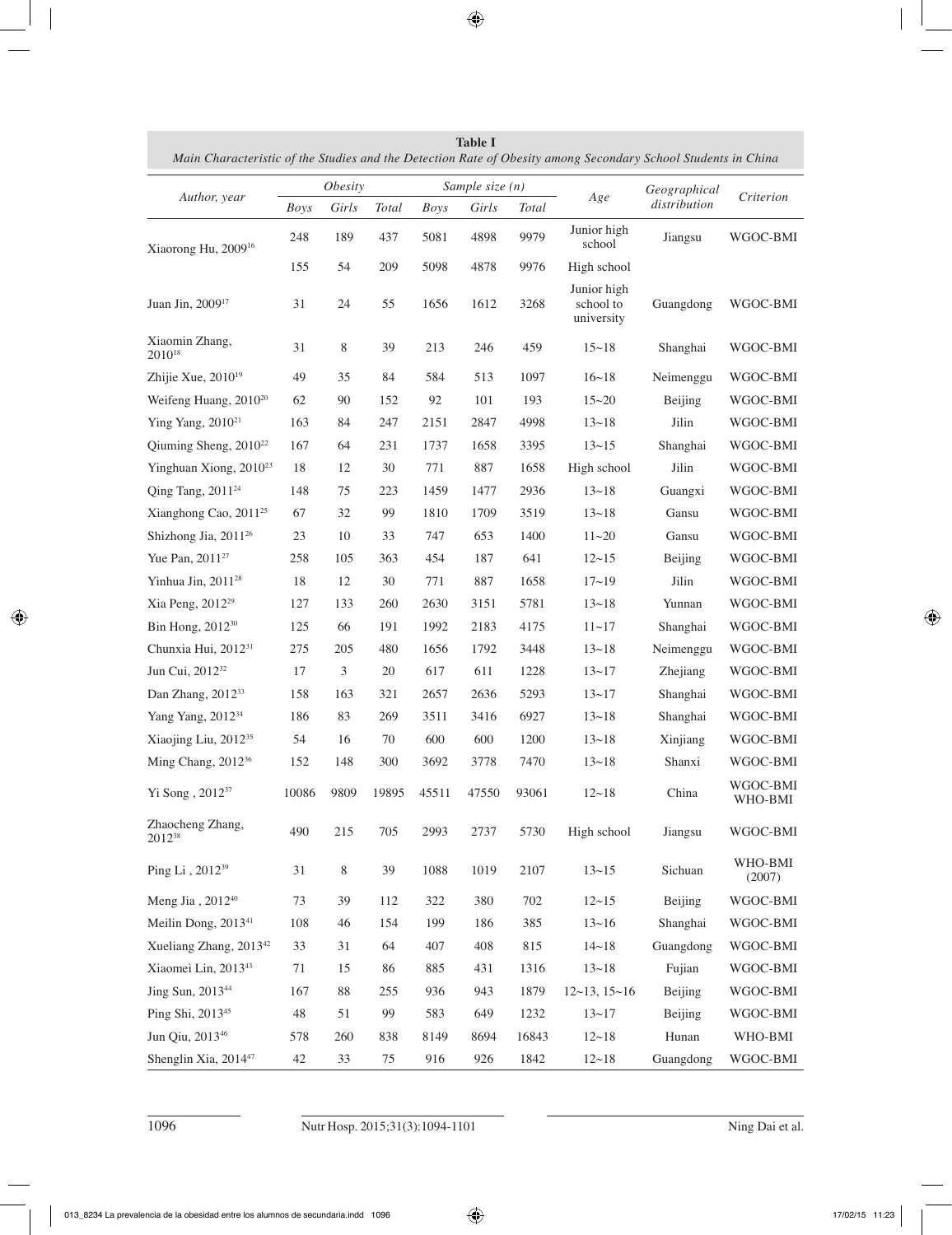nal studies in epidemiology<sup>14</sup>. Of the 32 articles, the total sample sizes on the obesity investigation were 27455(14865 male and 12590 female). Figure 1 shows the process of literature screening and the basic information on the final articles are showed in table I.

# *Meta-analysis of the obesity prevalence among secondary school students in China*

Heterogeneity test was carried out on the obesity detection rate, with a result of  $I^2=0.499$ ,  $Q=1.00$ , suggesting that the research results in the 34 article were heterogeneous. Random-effect model was used to meta-analysis. As is shown by the forest plots (Fig. 2), the results suggested that pooled prevalence of boy obesity in secondary school students is 8.4% (95% CI: 6.2%-11.3%).

Heterogeneity test was carried out on the obesity detection rate, with a result of  $I^2=0.499,Q=1.00$ , suggesting that the research results in the 34 article were heterogeneous. Random-effect model was used for meta-analysis. As is shown by the forest plots (Fig. 3), the results suggested that pooled prevalence of girl

|                        |       |            | <b>Proportion: 95% Confidence Interval</b> |                     |
|------------------------|-------|------------|--------------------------------------------|---------------------|
| Study Name             | Ν     |            |                                            | Confidence Interval |
| Xiaorong Hu (2009)     | 5081  |            |                                            | 0.049(0.043, 0.055) |
| Xiaorong Hu (2009)     | 5098  |            |                                            | 0.030(0.026, 0.035) |
| Juan Jin (2009)        | 1656  |            |                                            | 0.019(0.013, 0.026) |
| Xiaoming Zhang (2010)  | 213   |            |                                            | 0.146(0.104, 0.200) |
| Zhijie Xue (2010)      | 584   |            |                                            | 0.084(0.064, 0.109) |
| Weifeng Huang (2010)   | 92    |            |                                            | 0.674(0.572, 0.762) |
| Ying Yang (2010)       | 2151  |            |                                            | 0.076(0.065, 0.088) |
| Qiuming Sheng (2010)   | 1737  |            |                                            | 0.096(0.083, 0.111) |
| Yinghuan Xiong (2010)  | 771   |            |                                            | 0.023(0.015, 0.037) |
| Qing Tang (2011)       | 1459  |            |                                            | 0.101(0.087, 0.118) |
| Xianghong Cao (2011)   | 1810  |            |                                            | 0.037(0.029, 0.047) |
| Shizhong Jia (2011)    | 747   |            |                                            | 0.031(0.021, 0.046) |
| Yue Pan (2011)         | 454   |            |                                            | 0.568(0.522, 0.613) |
| Yinhua Jin (2011)      | 771   |            |                                            | 0.023(0.015, 0.037) |
| Xia Peng (2012)        | 2630  |            |                                            | 0.048(0.041, 0.057) |
| <b>Bin Hong (2012)</b> | 1992  |            |                                            | 0.063(0.053, 0.074) |
| Chunxia Hui (2012)     | 1656  |            |                                            | 0.166(0.149, 0.185) |
| Jun Cui (2012)         | 617   |            |                                            | 0.028(0.017, 0.044) |
| Dan Zhang (2012)       | 2657  |            |                                            | 0.059(0.051, 0.069) |
| Yang Yang (2012)       | 3511  |            |                                            | 0.053(0.046, 0.061) |
| Xiaojing Liu (2012)    | 600   |            |                                            | 0.090(0.070, 0.116) |
| Ming Chang (2012)      | 3692  |            |                                            | 0.041(0.035, 0.048) |
| Bin Hong (2012)        | 1992  |            |                                            | 0.063(0.053, 0.074) |
| Yi Song (2012)         | 45511 |            |                                            | 0.222(0.218, 0.225) |
| Zhaocheng Zhang (2012) | 2993  |            |                                            | 0.164(0.151, 0.177) |
| Ping Li (2012)         | 1088  |            |                                            | 0.028(0.020, 0.040) |
| Meng Jia (2012)        | 322   |            |                                            | 0.227(0.184, 0.276) |
| Meilin Dong (2013)     | 199   |            |                                            | 0.543(0.473, 0.611) |
| Xuelang Zhang (2013)   | 407   |            |                                            | 0.081(0.058, 0.112) |
| Xiaomei Lin (2013)     | 885   |            |                                            | 0.080(0.064, 0.100) |
| Jing Sun (2013)        | 936   |            |                                            | 0.178(0.155, 0.204) |
| Ping Shi (2013)        | 583   |            |                                            | 0.082(0.063, 0.108) |
| Jun Qiu (2014)         | 8149  |            |                                            | 0.071(0.066, 0.077) |
| Shenglin Xia (2014)    | 916   |            |                                            | 0.046(0.034, 0.061) |
| Overall                |       |            |                                            | 0.084(0.062, 0.113) |
|                        |       |            |                                            |                     |
|                        |       | 0.0<br>0.2 | 0.4<br>0.6<br>0.8                          | 1.0                 |

*Fig. 2.—Forest plot of obesity rate for secondary students in boy.*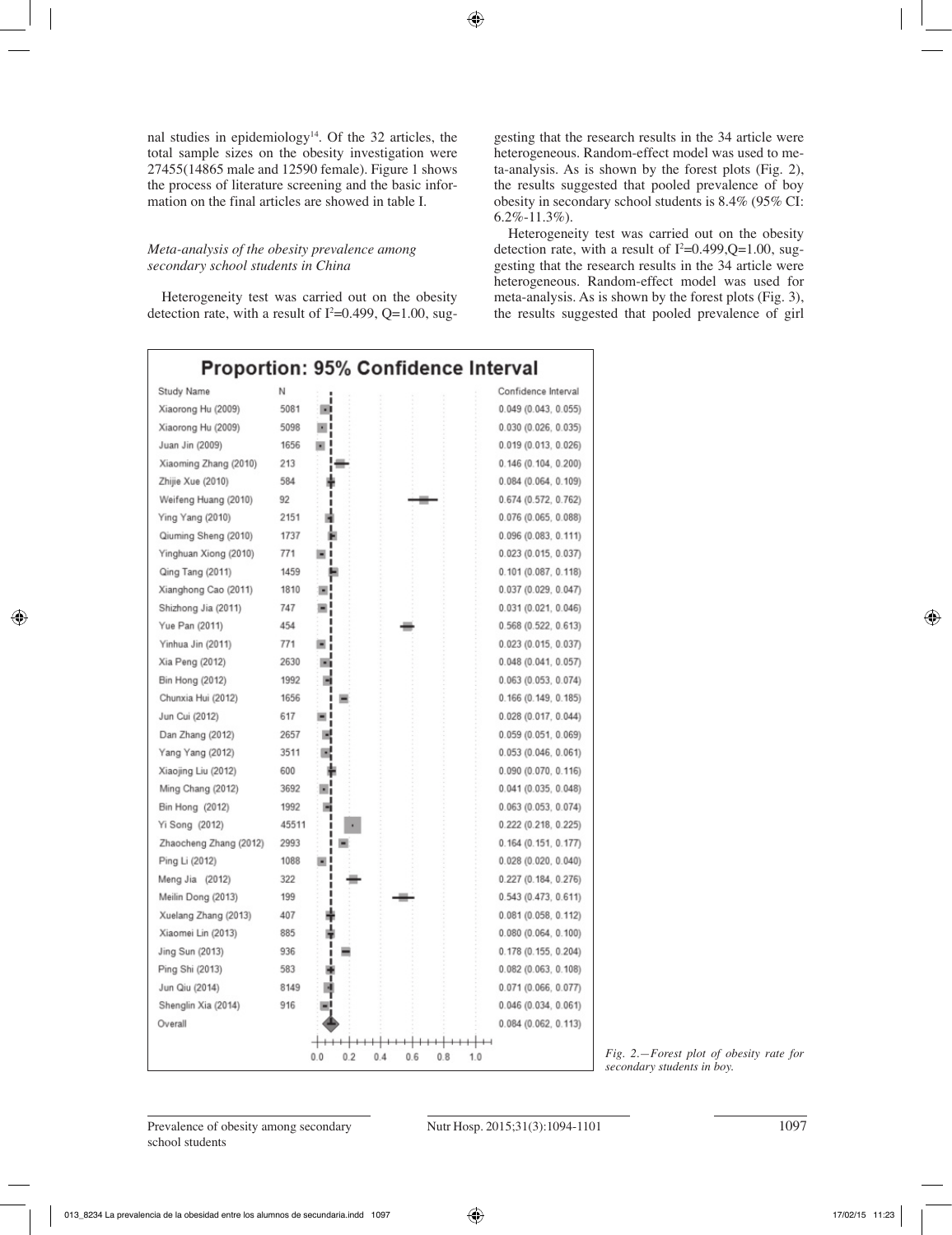obesity in secondary school students is 4.8 %( 95% CI: 3.2%-7.2%).

# *Publication bias*

Publication bias is a tendency on average to produce results that appear statistical significance on the part of investigator to submit, or the reviewers and editors, to accept manuscripts. Even though a potential threat in meta-analysis, it may be verified with funnel plots, which was applied to modifying the possible bias in our literature selection. Verification by funnel plot (Figs. 4-5) shows that the literatures included were in better symmetry, suggesting less possibility of publication bias on the detection rate of obesity in China secondary school students.

# **Discussion**

The results of presents Mata-analysis were based on 32 articles, which indicated that the obesity prevalence in China was still troublesome, the pooled prevalence

|                        |       |            | <b>Proportion: 95% Confidence Interval</b> |            |                        |
|------------------------|-------|------------|--------------------------------------------|------------|------------------------|
| Study Name             | Ν     |            |                                            |            | Confidence Interval    |
| Xiaorong Hu (2009)     | 4898  |            |                                            |            | 0.039(0.034, 0.044)    |
| Xiaorong Hu (2009)     | 4878  |            |                                            |            | 0.011(0.008, 0.014)    |
| Juan Jin (2009)        | 1612  |            |                                            |            | 0.015(0.010, 0.022)    |
| Xiaoming Zhang (2010)  | 246   |            |                                            |            | 0.033(0.016, 0.064)    |
| Zhijie Xue (2010)      | 513   |            |                                            |            | 0.068(0.049, 0.094)    |
| Weifeng Huang (2010)   | 101   |            |                                            |            | 0.891(0.814, 0.939)    |
| Ying Yang (2010)       | 2847  |            |                                            |            | 0.030(0.024, 0.036)    |
| Qiuming Sheng (2010)   | 1658  |            |                                            |            | 0.039(0.030, 0.049)    |
| Yinghuan Xiong (2010)  | 887   |            |                                            |            | 0.014(0.008, 0.024)    |
| Qing Tang (2011)       | 1477  |            |                                            |            | 0.051(0.041, 0.063)    |
| Xianghong Cao (2011)   | 1709  |            |                                            |            | 0.019(0.013, 0.026)    |
| Shizhong Jia (2011)    | 653   |            |                                            |            | 0.015(0.008, 0.028)    |
| Yue Pan (2011)         | 187   |            |                                            |            | 0.561(0.490, 0.631)    |
| Yinhua Jin (2011)      | 887   |            |                                            |            | 0.014(0.008, 0.024)    |
| Xia Peng (2012)        | 3151  |            |                                            |            | 0.042(0.036, 0.050)    |
| Bin Hong (2012)        | 2183  |            |                                            |            | 0.030(0.024, 0.038)    |
| Chunxia Hui (2012)     | 1792  |            |                                            |            | 0.114(0.100, 0.130)    |
| Jun Cui (2012)         | 611   | ٠I         |                                            |            | 0.005(0.002, 0.015)    |
| Dan Zhang (2012)       | 2636  |            |                                            |            | $0.062$ (0.053, 0.072) |
| Yang Yang (2012)       | 3416  |            |                                            |            | 0.024(0.020, 0.030)    |
| Xiaojing Liu (2012)    | 600   |            |                                            |            | 0.027(0.016, 0.043)    |
| Ming Chang (2012)      | 3778  |            |                                            |            | 0.039(0.033, 0.046)    |
| Bin Hong (2012)        | 2183  |            |                                            |            | 0.030(0.024, 0.038)    |
| Yi Song (2012)         | 47550 |            |                                            |            | 0.206(0.203, 0.210)    |
| Zhaocheng Zhang (2012) | 2737  |            |                                            |            | 0.079 (0.069, 0.089)   |
| Ping Li (2012)         | 1019  | ×          |                                            |            | 0.008(0.004, 0.016)    |
| Meng Jia (2012)        | 380   |            |                                            |            | 0.103(0.076, 0.137)    |
| Meilin Dong (2013)     | 186   |            |                                            |            | 0.247(0.191, 0.314)    |
| Xuelang Zhang (2013)   | 408   |            |                                            |            | 0.076(0.054, 0.106)    |
| Xiaomei Lin (2013)     | 431   |            |                                            |            | 0.035(0.021, 0.057)    |
| Jing Sun (2013)        | 943   |            |                                            |            | 0.093(0.076, 0.114)    |
| Ping Shi (2013)        | 649   |            |                                            |            | 0.079(0.060, 0.102)    |
| Jun Qiu (2014)         | 8694  |            |                                            |            | 0.030(0.027, 0.034)    |
| Shenglin Xia (2014)    | 926   |            |                                            |            | 0.036(0.025, 0.050)    |
| Overall                |       |            |                                            |            | 0.048(0.032, 0.072)    |
|                        |       |            |                                            |            |                        |
|                        |       | 0.0<br>0.2 | 0.4<br>0.6                                 | 0.8<br>1.0 |                        |

*Fig. 3.—Forest plot of obesity rate for secondary school students in girl*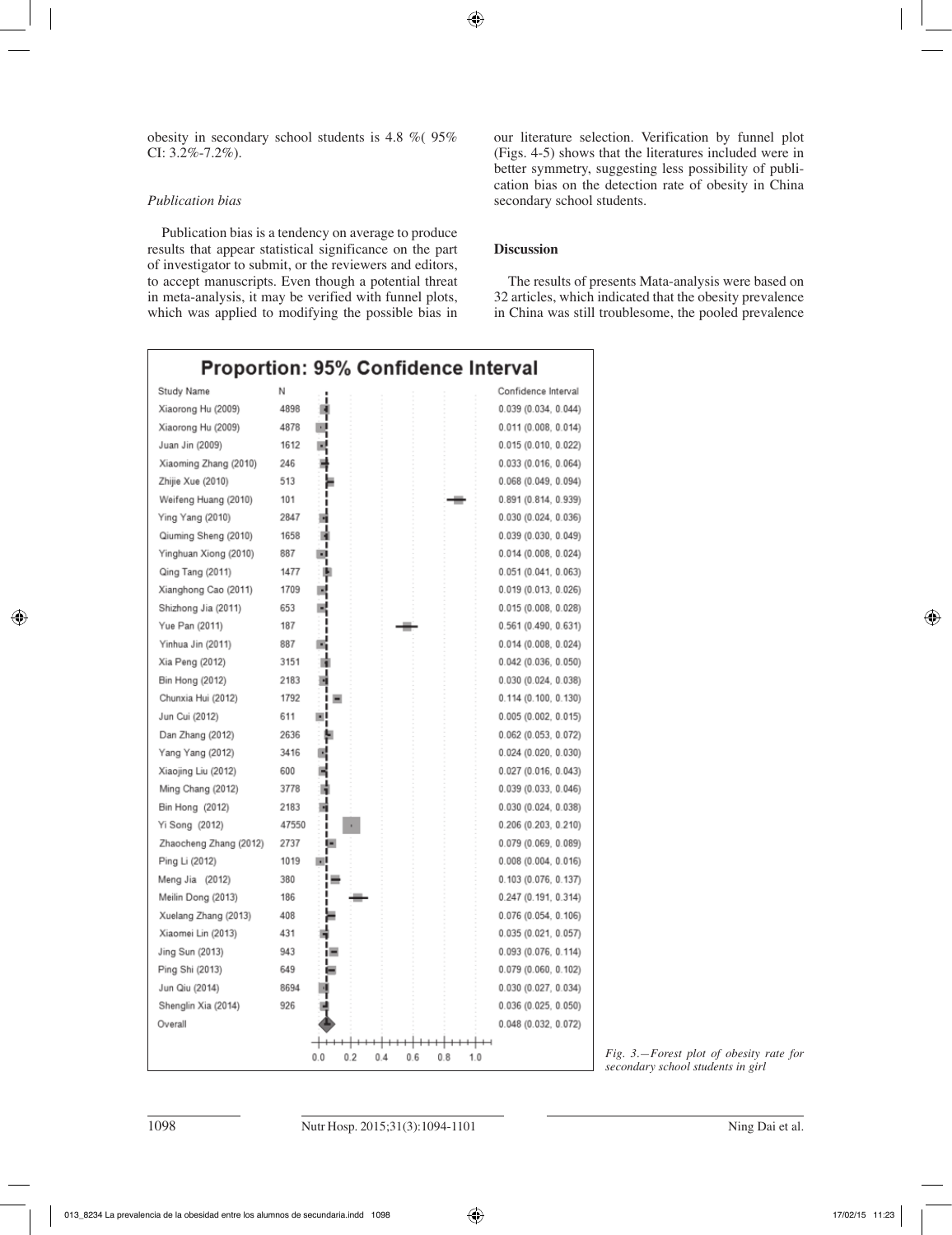



of obesity in secondary school students is 8.4 %( 95% CI: 6.2%-11.3%) and 4.8 %( 95% CI: 3.2%-7.2%) for boy and girl respectively.boy obesity is twice times close to the rate of obese girls. The possible explanation maybe that boy is more important than girl in traditional Chinese thoughts, and parents pay more attention to health of boy. Lacking of knowledge for healthy lifestyle and healthy behavior, it is maybe another possible reason. Additionally, numerous modern vehicles were used in our daily life , which lead to reduce daily physical activities and a decrease in daily energy expenditure, and increase the prevalence of children obesity.

 Although the figure by our study doesn't seem as high as previous reports in western nations, the prevalence of obesity in Mainland China is still arouse our attention. Obesity not only brings serious health problems but also huge financial burden to whole country. Our educational departments and health authorities should jointly take effective and practical measures,



*Fig. 5.—Funnel plot of obesity rate for secondary school students in girl.*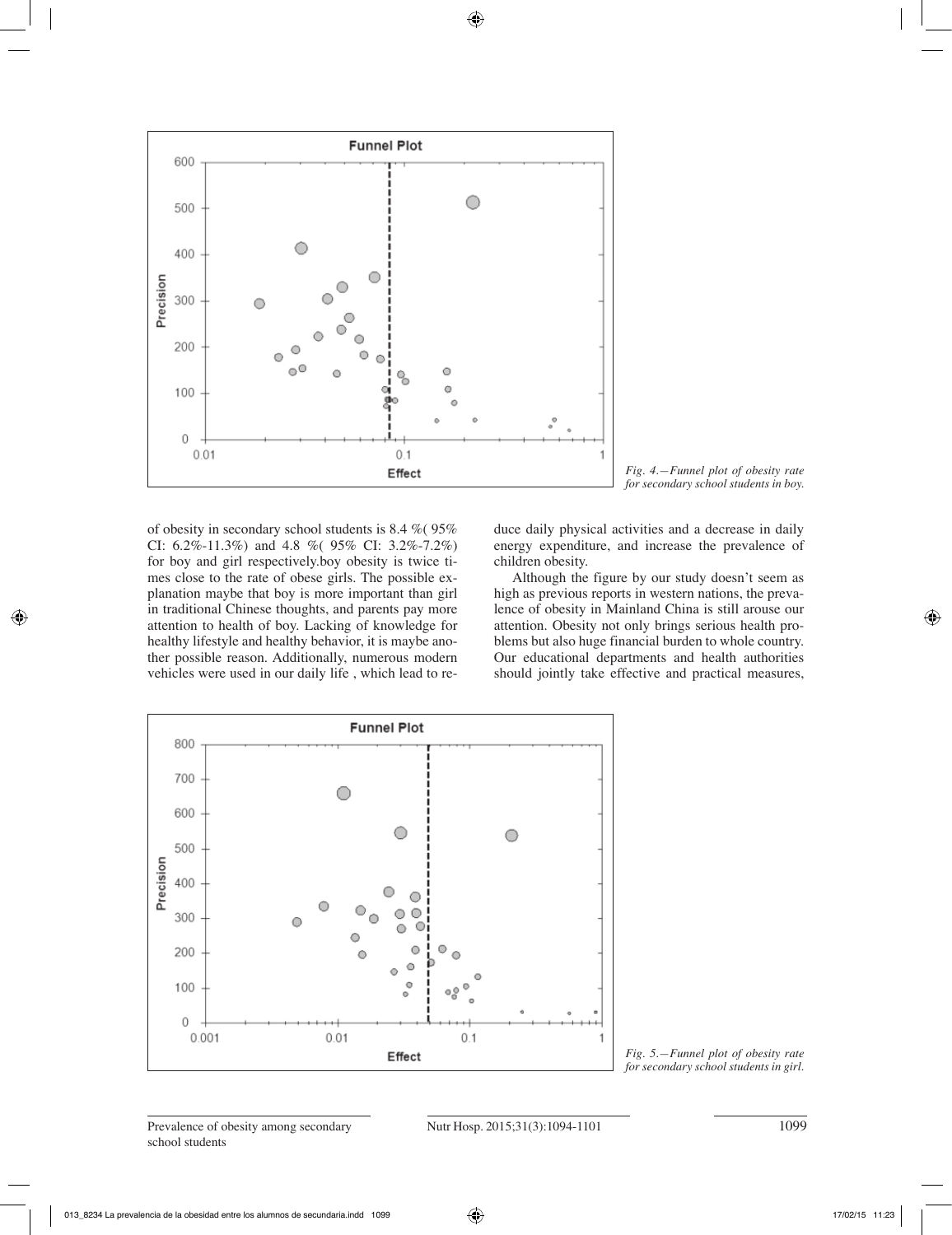such as health education and regular physical examination, to put it under control. Besides, parents should lead a healthy eating habit to the students, while students are encouraged to take more exercise and shape good living habits.

#### **Limitations**

This study provides a general situation of childhood obesity from 2009 to 2014 in China. The following limitations cannot be ignored: for example, we selected the article based on age range from 12 to 18 years, only published data are included, publication bias remains possible, relatively smaller sized samples from tends to weaken the validity of the results; and failure to exclude the genetic susceptibility as an important risk factor for childhood obesity in China. Therefore, more reliable obesity prevalence in secondary school students in China still needs further investigation.

#### **Conclusion**

Our results indicated that the obesity prevalence status in China was still troublesome, for the situation will be worse if we currently fail to take effective and practical measures.

### **Conflict of interest**

None declared

#### **Acknowledgements**

This research was supported by the Anhui Provincial Natural Science Foundation (090413126 and 1308085MH135), Anhui Provincial Undergraduate Training Programs for Innovation and Entrepreneurship (No. AH201410368056), Provincial Natural Science Research Project of Anhui Colleges (KJ2014A265) and Wannan Medical key scientific research projects Engagement Fund (WK2013Z01 and WK2014Z05).

# **Disclosure of conflict of interest**

The authors have no conflicts of interest to disclose.

#### **References**

- 1. Haidar YM, Cosman BC: Obesity epidemiology. *Clin Colon Rectal Surg* 2011, 24(4):205-10.
- 2. Popkin BM, Adair LS, Ng SW: Global nutrition transition and the pandemic of obesity in developing countries. *Nutr Rev*  2012, 70(1):3-21.
- 3. Petekkaya I, Sahin U, Gezgen G, Solak M, Yuce D, Dizdar O *et al*: Association of breast cancer subtypes and body mass index. *Tumori* 2013, 99(2):129-33.
- 4. Jensen ME, Wood LG, Gibson PG: Obesity and childhood asthma - mechanisms and manifestations. *Curr Opin Allergy Clin Immunol* 2012, 12(2):186-92.
- 5. Fedele DA, Janicke DM, Lim CS, Abu-Hasan M: An examination of comorbid asthma and obesity: assessing differences in physical activity, sleep duration, health-related quality of life and parental distress. *J Asthma* 2014, 51(3):275-81.
- 6. Das P, Bhattacharjee D, Bandyopadhyay SK, Bhattacharya G, Singh R: Association of obesity and leptin with insulin resistance in type 2 diabetes mellitus in Indian population. *Indian J Physiol Pharmacol* 2013, 57(1):45-50.
- 7. o Hartaigh B, Jiang CQ, Bosch JA, Zhang WS, Cheng KK, Lam TH *et al*: Independent and combined associations of abdominal obesity and seated resting heart rate with type 2 diabetes among older Chinese: the Guangzhou Biobank Cohort Study. *Diabetes Metab Res Rev* 2011, 27(3):298-306.
- 8. Bechlioulis A, Vakalis K, Naka KK, Bourantas CV, Papamichael ND, Kotsia A *et al*: Paradoxical protective effect of central obesity in patients with suspected stable coronary artery disease. *Obesity (Silver Spring)* 2013, 21(3):E314-21.
- 9. Chiu SH, Dimarco MA, Prokop JL: Childhood obesity and dental caries in homeless children. *J Pediatr Health Care* 2013, 27(4):278-83.
- 10. Costacurta M, Di Renzo L, Bianchi A, Fabiocchi F, De Lorenzo A, Docimo R: Obesity and dental caries in paediatric patients. A cross-sectional study. *Eur J Paediatr Dent* 2011, 12(2):112-6.
- 11. D'Mello G, Chia L, Hamilton SD, Thomson WM, Drummon BK: Childhood obesity and dental caries among paediatric dental clinic attenders. *Int J Paediatr Dent* 2011, 21(3):217-22.
- 12. Rosende A, Pellegrini C, Iglesias R: [Obesity and metabolic syndrome in children and adolescents]. *Medicina* 2013, 73(5):470-81.
- 13. Ji CY, Sun JL: [Analyses of the epidemiological status of overweight and obesity in Chinese students and the prevalence changes in recent 15 years]. *Beijing Da Xue Xue Bao* 2004, 36(2):194-7.
- 14. Stroup DF, Berlin JA, Morton SC, Olkin I, Williamson GD, Rennie D *et al*: Meta-analysis of observational studies in epidemiology: a proposal for reporting. Meta-analysis Of Observational Studies in Epidemiology (MOOSE) group. *JAMA*  2000, 283(15):2008-12.
- 15. Wallace BC, Schmid CH, Lau J, Trikalinos TA: Meta-Analyst: software for meta-analysis of binary, continuous and diagnostic data. *BMC Med Res Methodol* 2009, 9:80.
- 16. Xiaorong H, Fei H, Cheng X, Chunmiao X, Jinghua Z: Prevalence of obesity status and its influencing factors among youth in Nantong city. *Acta Academiae Medicinae Nantong* 2009, 29(4):280-81,83.
- 17. Juan J, Liwen H, Jianyi G: Analysis on unhealthy weight control behaviors of adolescents in Zhuhai *Ningxia Medical Journal* 2009, 31(7):594-96.
- 18. Xiaoming Z, Yanping W, Renying X, Zhiqi C, Hong L, Min X *et al*: Prevalence of obesity and nonalcoholic fatty liver disease at different period in senior high school students in Shanghai. *Journal of Clinical Pediatrics* 2010, 28(9):823-26.
- 19. Zhijie X, Li Z, Xiaohong H: Overweight and obesity of students in Meng and Han population in Ordos city. *Journal of diseasea monitor & control* 2010, 4(3):147-48.
- 20. Weifeng H, Qi H, Ruijie L: Relationship between children obesity and birth weight. *Cardiovascular Diseast Journal of Interested* 2010, 8(8):1017-18.
- 21. Ying Y, Bing L, Fan L: Survey analysis on status of overweight and obesity in adolescents in Jilin province. *Journal of Jilin University (Medicine Edition)* 2010, 36(2):420-23.
- 22. Qiuming S, Weiguo L, Haitao Z, Xin J, Ming W, Ping C: Prevalence ofObesity and D istribution ofW aist C ircum ference, W aist-to-heightRatio Among7-15Years O ld Students in Pudong New Area. *Chin J SchHealth, January* 2010, 31(1):15-18.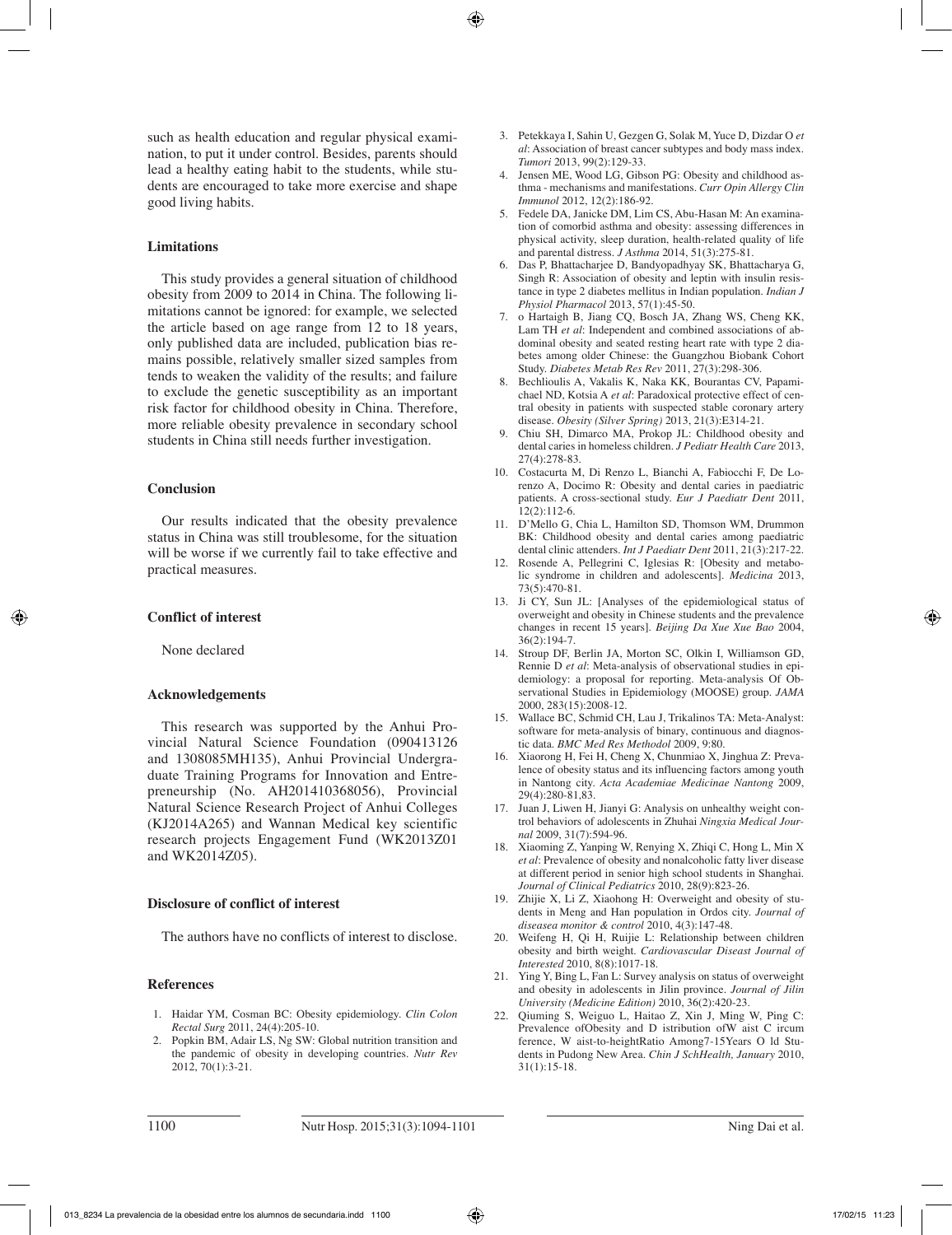- 23. Yinghuan X, Meihua L, Jinnv F: Relationship between blood pressure and obesity in the Han adolescent of Yanbian area. *Journal of Medical Science Yanbian University* 2010, 33(4):274-77.
- 24. Qing T, Shaoke C, Jingsi L, Xin F, Ying F: Epidemiologic status and influencing factors of obesity in children and adolescents. *Chinese Journal of Child Health Care* 2011, 19(11):1014-17.
- 25. Xianghong C, Hongjuan W, Guowei Y: Prevalence of overweight and obesity in children and adolescents in Lanzhou city in 2008. *Chinese Journal of school health*, 32(6):695-96.
- 26. Shizhong J, Xueling W, Benzhong Z: Analysis of adolescent overweight and obesity status and influencing factors in Lanzhou City. *Chinese Journal of school health* 2011, 32(11):1360-62.
- 27. Yue P, Yong H, Yonggang W, Xixiong K: To investigate the related index in obese adolescents. *Chinese Journal of Health Laboratory Technology* 2011, 21(6):1477-78.
- 28. Yinhua J, Jinnv F, Pingxi J, Xiangzhe J, Yinghuan X, Meihua L: The distribution characteristics of obese adolescents in Yanbian area. *Journal of Medical Science Yanbian University*  2011, 34(3):192-94.
- 29. Xia P, Xianyi S, Yichun L, Yanrong D, Lijuan Z, Lin L *et al*: Relationship between BMI index and blood pressure among children and adolescents in 2010 in Yunnan province. *Chinese Journal of Public Health Management* 2012(6): 116-17.
- 30. Bin H, Wenfang S, Lei X, Yanling S, Huifei Z: Effect of overweight and obesity on blood pressure of adolescents. *Chinese Journal of Clinical Medicine* 2012, 19(5):534-35.
- 31. Chunxia H, Yonggang Q, Wenrui W, Hailing W, Xiaofeng J, Guangjin Z: Prevalence of overweight and obesity among children in Inner Mongolia. *Chinese Journal of school health*  2012, 33(1):116-19.
- 32. Jun C, Yanyan Y, Xiuzhen Z, Tao Z, Hui L, Guijuan H: the prevalence rate of hypertension in children and adolescents in Ningbo city. *Shanghai Journal of Preventive Medicine*  2012(8):432-34.
- 33. Dan Z, Zheng-yan Z, Sui-qing L, Qiao-ling W, Yong-mei P: Incidence of overweight and obesity of 10~17 years old teenagers and the influencing factors in Shanghai. *Chinese Journal of Child Health Care* 2012, 20(8):703-05,24.
- 34. Yang Y, Peijie C, Yanqiang W, Ningning P, Guoyao Z: Study on risk factors of overweight and obesity school-age children and adolescents in Shanghai. *Chinese Journal of School Health*  2012, 33(11):1350-52,55.
- 35. Xiaojing L, Jun C, Lanjing L, Xiaohu G: Han adolescentprevalence of overweight and obesity among school-age han nationality children in Urumqi City *Chinese Journal of School Health* 2012, 33(2):209-10.
- 36. Ming C, Yan-feng X, Chun-yan Y, Xiao-qing Y, Er-di X: Prevalence of overweight and obesity among children and adolescents with 7-18 years in Xi'an urban area in 2009. *Chinese Journal of Child Health Care* 2012, 20(3):224-27.
- 37. Song Y, Zhang X, Ma J, Zhang B, Hu PJ, Dong B: [Behavioral risk factors for overweight and obesity among Chinese primary and middle school students in 2010]. *Zhonghua yu fang yi xue za zhi [Chinese journal of preventive medicine]* 2012, 46(9):789-95.
- Zhaocheng Z, Qingyun L, Tingting W, Fangli H, Fangbiao T: Physical activity and obesity and mental health among middle school students in Xuzhou city *Chinese Journal of Public Health* 2012, 28(12):1568-72.
- 39. Li P, Yang F, Xiong F, Huo T, Tong Y, Yang S *et al*: Nutritional status and risk factors of overweight and obesity for children aged 9-15 years in Chengdu, Southwest China. *BMC public health* 2012, 12:636.
- 40. Jia M, Wang C, Zhang Y, Zheng Y, Zhang L, Huang Y *et al*: Sugary beverage intakes and obesity prevalence among junior high school students in Beijing - a cross-sectional research on SSBs intake. *Asia Pacific journal of clinical nutrition* 2012, 21(3):425-30.
- 41. Meiling D, Shidong W, Chenzhong S, Qinghua Z, Xiuhe X, Jufang Z *et al*: Study on the relationship between the FABP4 gene and obesity China Han adolescents. *Journal of Clinical Pediatrics* 2013, 31(6):533-37.
- 42. Xueliang Z, Weizhong L, Shiyuan Z, Dongmei Z: Prevalence of obesity among primary and middle school students in Pingyuan county from 2000 to 2010. *China Modern Medicine*  2013, 20(35):149-50.
- 43. Xiaomei L, Xianzhao X, Huiping L, Tianhuang Y: Prevalence of overweight and obesity in children aged 7~18 years old in Quanzhou area. *Hainan Medical Journal* 2013, 24(24): 3729-30.
- 44. Jing S, Yajuan Z: nutritional status and blood pressure among high school students in grade one from Xicheng District in Beijing city. *China Preventive Medicine* 2013, 14(7):547-48.
- 45. Ping S, Dan W, Peng D, Min L: Prevalence and factors of ooverweight and obesity from Shijingshan District in Beijing city. *Chinese Journal of Health Education* 2013, 29(1):39- 41,60.
- 46. Jun Q, Xiao-li W: The prevalence of overweight and obesity among 13 to 18 years old adolescents in Changsha city. *Chinese Journal of Child Health Care* 2014, 22(5):517-20.
- 47. Shenglin X, Yue L, Ruihong Z, Haidong W, Mugeng F: Overweight and obesity and weight control behavior among adolescents in Zhongshan City. *Chinese Journal of School Health* 2014, 35(1):669-71.